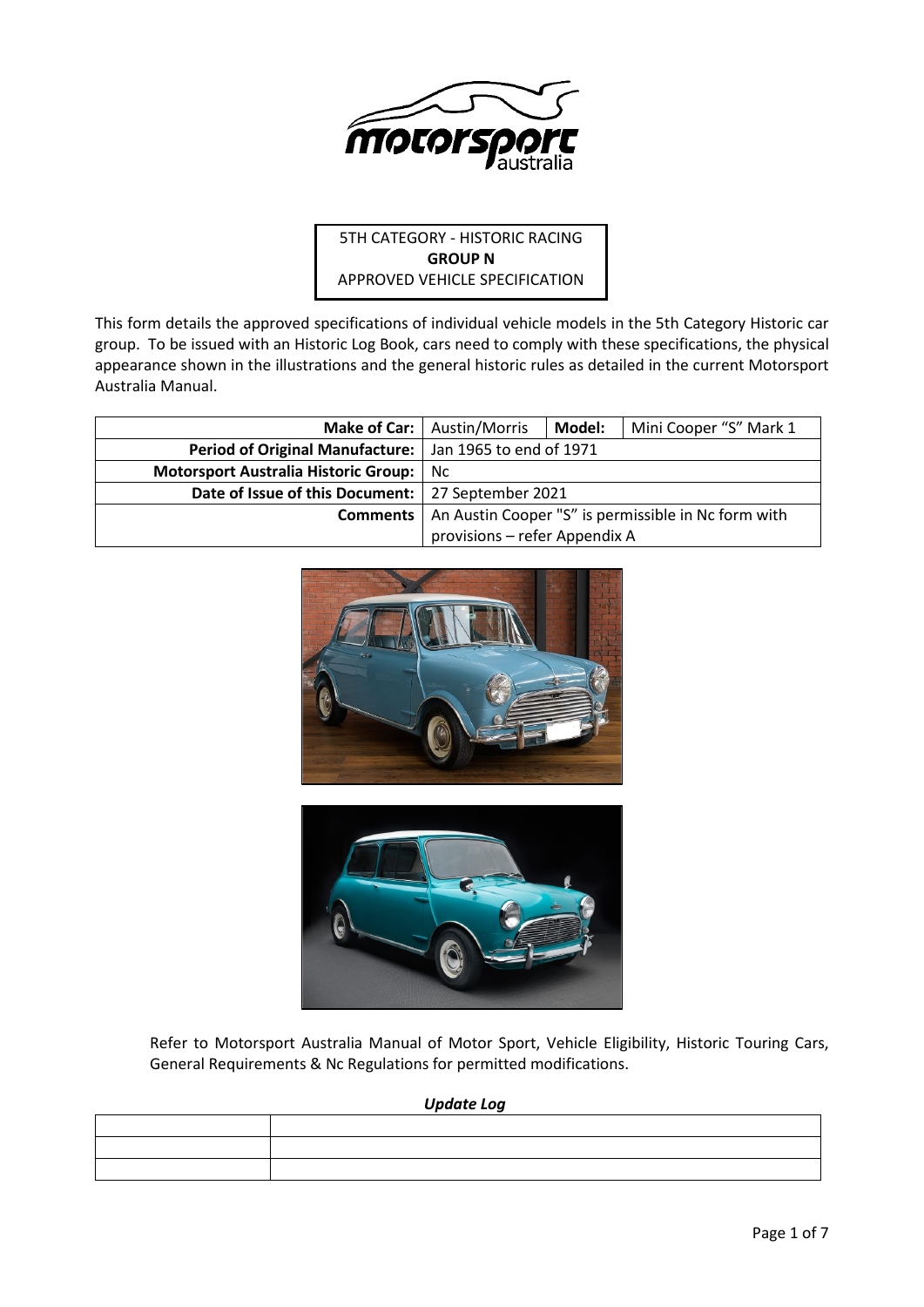# *1.1. CHASSIS*

| <b>Description:</b>             | Uni – body                       |
|---------------------------------|----------------------------------|
| <b>Period of Manufacture:</b>   | Jan 1965 to end of 1971          |
| <b>Manufacturer:</b>            | <b>British Motor Corporation</b> |
| <b>Chassis Number From:</b>     | YKG2S2**** or YKG2S4****         |
| <b>Chassis Number location:</b> | Various                          |
| Material:                       | Steel                            |
| <b>Comments</b>                 | None                             |

#### *1.2. FRONT SUSPENSION*

| <b>Description:</b>           | Independent - upper & lower arms with lower castor bar |         |             |                                                                 |
|-------------------------------|--------------------------------------------------------|---------|-------------|-----------------------------------------------------------------|
| <b>Spring Medium:</b>         | Rubber cone or Hydrolastic                             |         |             |                                                                 |
| <b>Damper Type:</b>           | Telescopic                                             |         | Adjustable: | No.                                                             |
| Anti-sway bar:                | None                                                   |         | Adjustable: | No                                                              |
| <b>Suspension adjustable:</b> | Yes                                                    | Method: | No          |                                                                 |
| Comments:                     |                                                        |         |             | Front suspension lower control arms and castor bars may be made |
|                               | adjustable.                                            |         |             |                                                                 |

### *1.3. REAR SUSPENSION*

| <b>Description:</b>           | Independent - trailing arms                                  |         |             |    |
|-------------------------------|--------------------------------------------------------------|---------|-------------|----|
| <b>Spring Medium:</b>         | Rubber cone or Hydrolastic                                   |         |             |    |
| Damper Type:                  | Adjustable:<br>Telescopic<br>No                              |         |             |    |
| Anti-sway bar:                | None                                                         |         | Adjustable: | No |
| <b>Suspension adjustable:</b> | No                                                           | Method: | No          |    |
| <b>Comments:</b>              | Adjustable camber brackets and slotted pivot hole permitted. |         |             |    |

# *1.4. STEERING*

| Type:    | pinion<br>$\sim$ $\sim$<br>anu<br>nacn | Make: | <b>BMC</b> |
|----------|----------------------------------------|-------|------------|
| Comments | None                                   |       |            |

## *1.5. BRAKES*

|                               | <b>Front</b>    | Rear                      |  |  |  |
|-------------------------------|-----------------|---------------------------|--|--|--|
| Type:                         | Disc, solid     | Drum, single leading shoe |  |  |  |
| <b>Dimensions:</b>            | 190 mm x 9.5 mm | 178 mm x 31.75 mm         |  |  |  |
| <b>Material of drum/disc:</b> | Cast iron       | Cast iron                 |  |  |  |
| No. cylinders/pots per wheel: | Two             | <b>One</b>                |  |  |  |
| <b>Actuation:</b>             | Hydraulic       | Hydraulic                 |  |  |  |
| <b>Caliper make:</b>          | Lockheed        |                           |  |  |  |
| <b>Caliper type:</b>          | Fixed           |                           |  |  |  |
| <b>Material:</b>              | Cast iron       |                           |  |  |  |
| <b>Master cylinder make:</b>  | Lockheed        |                           |  |  |  |
| Type:                         | Single          |                           |  |  |  |
| <b>Adjustable bias:</b>       | No.             |                           |  |  |  |
| <b>Servo Fitted:</b>          | Yes             |                           |  |  |  |
| Comments:                     | None            |                           |  |  |  |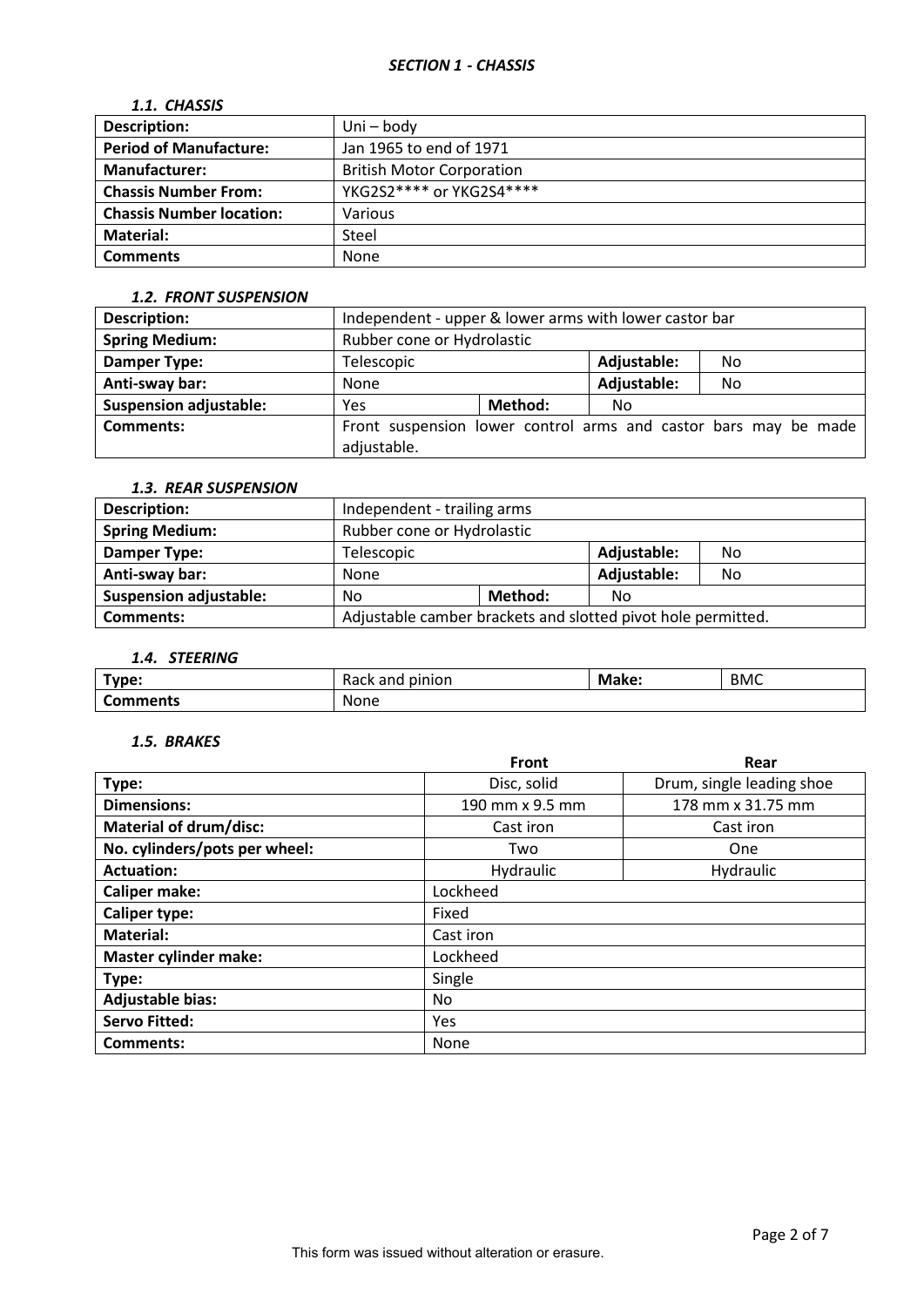## *2.1. ENGINE*

| Make:                           | <b>BMC</b>                                                                                                                                                                                 |                         |                                                                     |
|---------------------------------|--------------------------------------------------------------------------------------------------------------------------------------------------------------------------------------------|-------------------------|---------------------------------------------------------------------|
| Model:                          | "A" Series 9FSAY engine number prefix                                                                                                                                                      |                         |                                                                     |
| No. cylinders:                  | Four                                                                                                                                                                                       | <b>Configuration:</b>   | In-line (transverse)                                                |
| <b>Cylinder Block-material:</b> | Cast iron                                                                                                                                                                                  | <b>Two/Four Stroke:</b> | Four                                                                |
| <b>Bore - Original:</b>         | 70.61 mm                                                                                                                                                                                   | <b>Max allowed:</b>     | 72.11 mm                                                            |
| Stroke - original:              | 81.28 mm                                                                                                                                                                                   | <b>Max allowed:</b>     | 81.28 mm                                                            |
| <b>Capacity - original:</b>     | 1273 cc                                                                                                                                                                                    | <b>Max allowed:</b>     | 1328 cc*                                                            |
| <b>Identifying marks:</b>       | N/A                                                                                                                                                                                        |                         |                                                                     |
| <b>Cooling method:</b>          | Liquid                                                                                                                                                                                     |                         |                                                                     |
| <b>Comments:</b>                | Blocks from a Mk 2 prefix 9FXEY & 1100 prefix 12 (usually) allowed.<br>Belt drive of camshaft permitted when retained within original chain<br>cover.<br>$\ast$<br>max capacity is 1300 cc |                         | Original stroke only. With reduced stroke, the bore is free and the |

## *2.2. CYLINDER HEAD*

| Make:                     | <b>BMC</b>                     |           |      |          |       |
|---------------------------|--------------------------------|-----------|------|----------|-------|
| No. of valves/cylinder:   | Two                            | Inlet:    | One  | Exhaust: | One   |
| No. of ports total:       | Five                           | Inlet:    | Four | Exhaust: | Four  |
| No. of camshafts:         | One                            | Location: | Head | Drive:   | Chain |
| <b>Valve actuation:</b>   | Pushrod and rockers            |           |      |          |       |
| Spark plugs/cylinder:     | One                            |           |      |          |       |
| <b>Identifying marks:</b> | AEG163 or 22G940, Eleven studs |           |      |          |       |
| <b>Comments:</b>          | None                           |           |      |          |       |

# *2.3. LUBRICATION*

| Method:              | Wet sump | Oil tank location: | N/A           |
|----------------------|----------|--------------------|---------------|
| Dry sump pump type:  | N/A      | Location:          | N/A           |
| Oil cooler standard: | Fitted   | Location:          | Behind grille |
| Comments:            | None     |                    |               |

### *2.4. IGNITION SYSTEM*

| Type:           | Points, coil & distributor                |
|-----------------|-------------------------------------------|
| Make:           | Lucas                                     |
| <b>Comments</b> | Breakerless electronic ignition permitted |

## *2.5. FUEL SYSTEM*

| <b>Carburettor Make:</b>    | SU             | Model: | HS <sub>2</sub> |
|-----------------------------|----------------|--------|-----------------|
| <b>Carburettor Number:</b>  | Two            |        |                 |
| Size:                       | $1\frac{1}{4}$ |        |                 |
| <b>Fuel injection Make:</b> | N/A            | Type:  | N/A             |
| Supercharged:               | No             | Type:  | N/A             |
| <b>Comments:</b>            | None           |        |                 |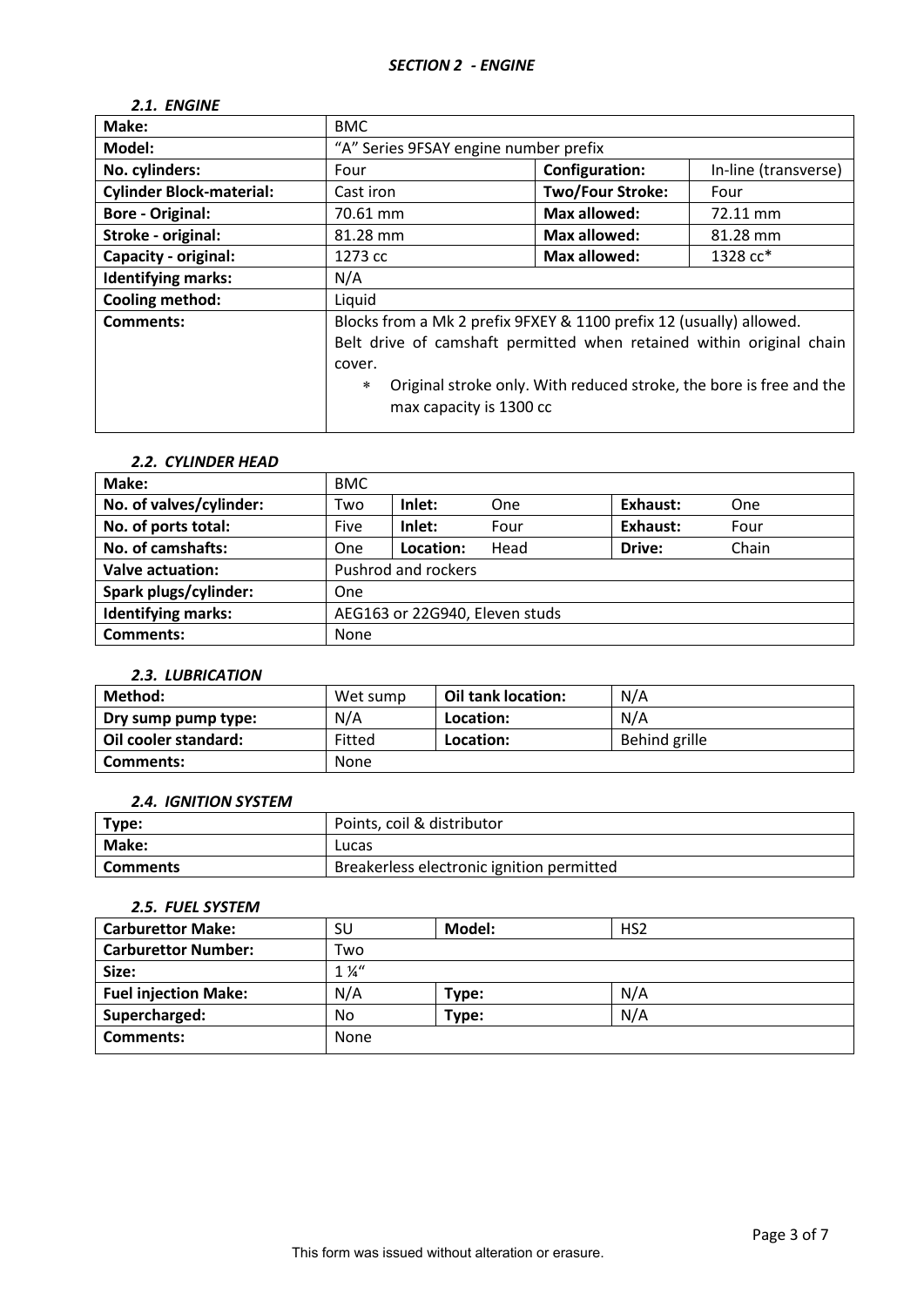### *3.1. CLUTCH*

| Make:             | Borg & Beck |
|-------------------|-------------|
| Type:             | Diaphragm   |
| Diameter:         | 185 mm      |
| No. of Plates:    | One         |
| <b>Actuation:</b> | Hydraulic   |
| <b>Comments:</b>  | None        |

## *3.2. TRANSMISSION*

| Type:                                | Synchromesh, not on first*                                |  |  |
|--------------------------------------|-----------------------------------------------------------|--|--|
| Make:                                | <b>BMC</b>                                                |  |  |
| <b>Gearbox location:</b>             | Below engine                                              |  |  |
| No. forward speeds:                  | Four                                                      |  |  |
| <b>Gearchange type and location:</b> | H pattern floor mounted                                   |  |  |
| Case material:                       | Alloy                                                     |  |  |
| <b>Identifying marks:</b>            | N/A                                                       |  |  |
| Comments:                            | Gearbox part numbers must be: 22G333, 22A1288 or 22G1128. |  |  |
|                                      | Non synchromesh internals (dog box) allowed.              |  |  |
|                                      | 22G1128 gearbox has synchro on first<br>$\ast$            |  |  |

#### *3.3. FINAL DRIVE*

| Make:                     | <b>BMC</b>            | Model: | N/A |
|---------------------------|-----------------------|--------|-----|
| Type:                     | Combined as transaxle |        |     |
| Wheel drive method:       | Front                 |        |     |
| <b>Ratios:</b>            | Various               |        |     |
| <b>Differential type:</b> | Free/open             |        |     |
| Comments:                 | None                  |        |     |

## *3.4. TRANSMISSION SHAFTS (EXPOSED)*

| Number:             | Two                                                                 |
|---------------------|---------------------------------------------------------------------|
| Location:           | Transaxle                                                           |
| <b>Description:</b> | Halfshaft with Hardy-Spicer or donut rubber universal joints and CV |
|                     | ioints                                                              |
| Comments:           | None                                                                |

# *3.5. WHEELS & TYRES*

-

| <b>Wheel type - Original:</b>  | Pressed disc              |                            | <b>Material - Original:</b> | Steel               |
|--------------------------------|---------------------------|----------------------------|-----------------------------|---------------------|
| Wheel type - Allowed:          | Steel                     | <b>Material - Allowed:</b> |                             | Steel               |
|                                | Alloy (period style)      |                            |                             | Alloy               |
| <b>Fixture method:</b>         | <b>Studs</b>              | No. studs:                 |                             | Four                |
| Wheel dia. & rim width         | <b>FRONT</b>              | <b>REAR</b>                |                             |                     |
| Original:                      | $4.5'' \times 10''$       |                            |                             | $4.5'' \times 10''$ |
| <b>Allowed</b>                 | $6'' \times 10''$         |                            | $6'' \times 10''$           |                     |
| <b>Tyre Section:</b>           |                           |                            |                             |                     |
| Allowed:                       | Refer approved tyre list. |                            |                             |                     |
| <b>Aspect ratio - minimum:</b> | 60% minimum aspect ratio. |                            |                             |                     |
| Comments:                      | None                      |                            |                             |                     |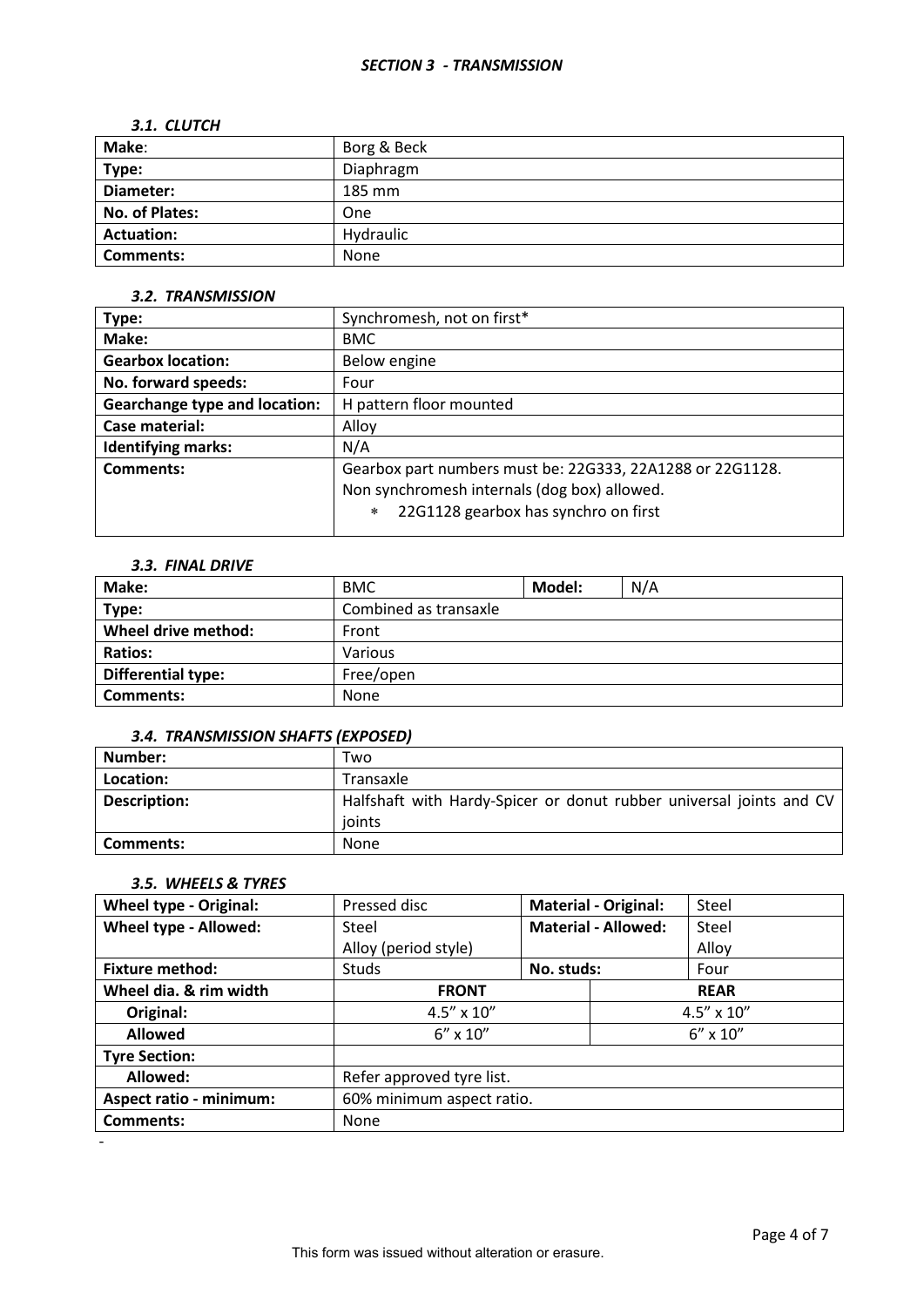## *SECTION 4 GENERAL*

#### *4.1. FUEL SYSTEM*

| <b>Tank Location:</b> | Boot, LHR Quarter panel | Capacity: | 25 litres x 2     |
|-----------------------|-------------------------|-----------|-------------------|
| Fuel pump, type:      | Electric                | Make:     | <b>SU AUF 201</b> |
| Comments:             | None                    |           |                   |

#### *4.2. ELECTRICAL SYSTEM*

| Voltage:                 | ᅩᄼ          | <b>Alternator fitted:</b> | Generator |
|--------------------------|-------------|---------------------------|-----------|
| <b>Battery Location:</b> | <b>Boot</b> |                           |           |
| Comments:                | None        |                           |           |

#### *4.3. BODYWORK*

| Type:         | Closed touring   | <b>Material:</b> | Steel and Aluminium |
|---------------|------------------|------------------|---------------------|
| No. of seats: | Four             | No. doors:       | Two                 |
| Comments:     | Refer Appendix A |                  |                     |

#### *4.4. DIMENSIONS*

| <b>Track - Front:</b> | 1233 mm                                                  | Rear:                  | 1202 mm |  |
|-----------------------|----------------------------------------------------------|------------------------|---------|--|
| Wheelbase:            | 2036 mm                                                  | <b>Overall length:</b> | 3054 mm |  |
| Dry weight:           | 600 kg                                                   |                        |         |  |
| Comments:             | For dimensions where flares are fitted, refer Appendix A |                        |         |  |

# *4.5. SAFETY EQUIPMENT*

Refer applicable Group Regulations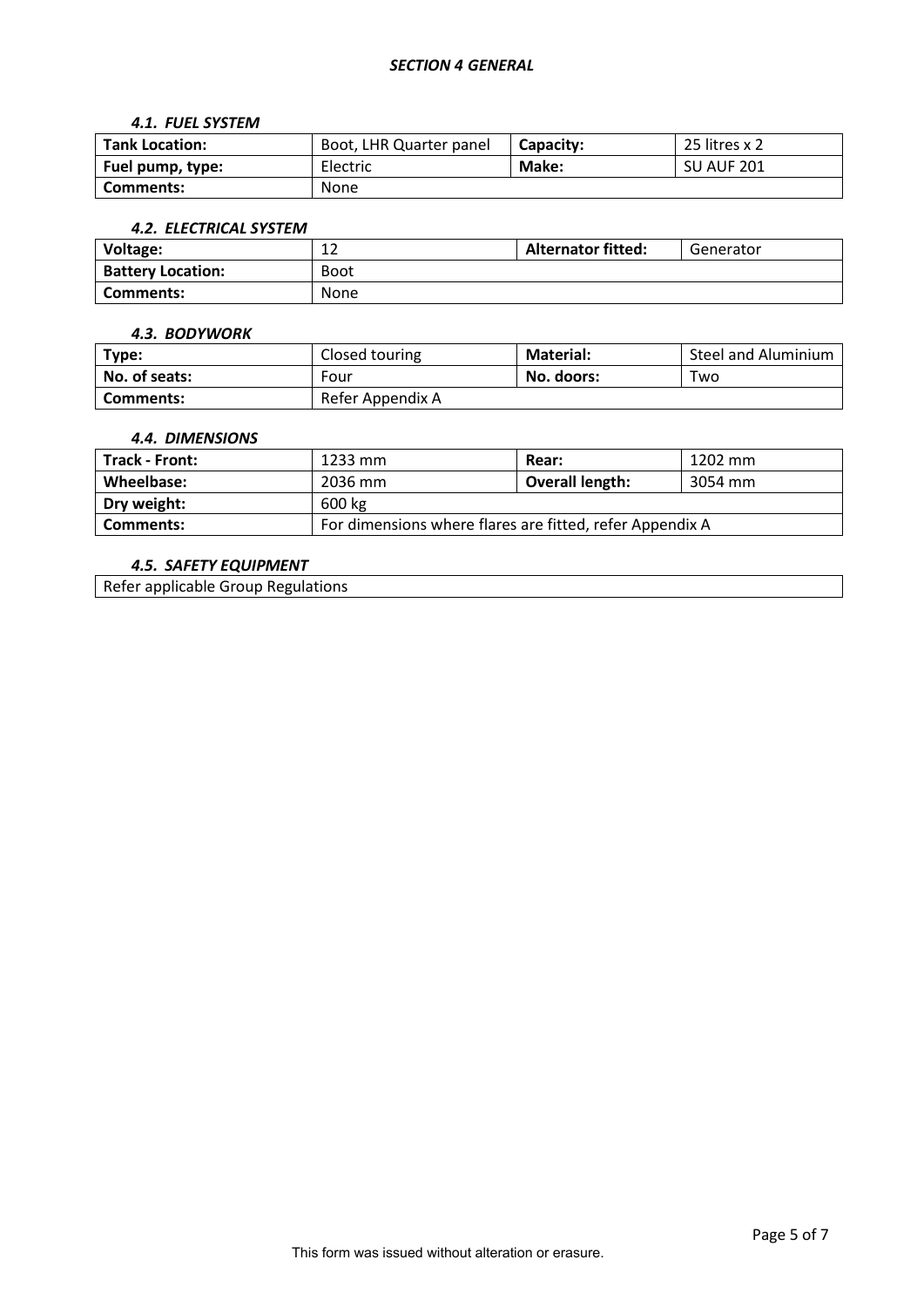# *Appendix A*

# **Bodywork**

## **Flares, Perspex, and Aluminium Panels**

Part Numbers for Flares, Perspex, and Aluminium Panels are as follows:

- Aluminium Doors: # C/A JJ 3379
- Aluminium Boot/Bonnet: # C/A JJ 3380
- Flare Kit: # C/A JJ 3316
- $\bullet$  Flare Kit: # C/A JJ 3353
- Perspex Window: # C/A JJ 3363.

A non-opening Perspex window kit is permissible, subject to the use of appropriate window seals.

### **Dimensions where flares are fitted**

When viewed from above, the maximum width between the outside edge of the flares shall not exceed Front 1475 mm, Back 1435 mm.

### **Speedo aperture opening modifications**

- The firewall may be modified to allow for the insertion of a carburettor box. The box to be adequately sealed.
- The dimensions of the aperture shall not exceed 175 mm high and 215 mm wide.
- The instrument binnacle may be moved to accommodate the carburettor box. Not to protrude beyond a line between the front face of the parcel shelf and window surround base.

## **Additional notes for Eligibility Officers**

These notes are intended to assist Eligibility Officers in assessing candidate cars for classification under Group Nc regulations.

The Cooper 'S' as a model continued to be subject to technical development over a number of years – FIA Group 2 Variants were being documented as late as 1970.

- **September 1965**
	- Cooper S Mark 1 in production in Australia with two fuel tanks giving 11 gallons (50 litres) capacity;
	- laminated windscreen
	- seat belts of the approved type for racing with Three–point fixing
	- It was in production until April 1969
	- Engine was 1.275 litre with twin SU's
- **October 1965**
	- Australian cars were fitted with wind up windows
- **1967**
	- Cooper S Mark II introduced in UK, with oval S badge and bolt on wheel arch flares
- **May 1969**
	- Mark 11 introduced in Australia
- **1970**
	- UK Mk 3 cars were fitted with an updated grille
- **August 1971**
	- Body design updated and the new model sold as a Clubman
	- Cooper S was replaced by Clubman GT 1275

Cars with wind up windows should represent Australian cars and have a heater, twin tanks and short number plate indentation.